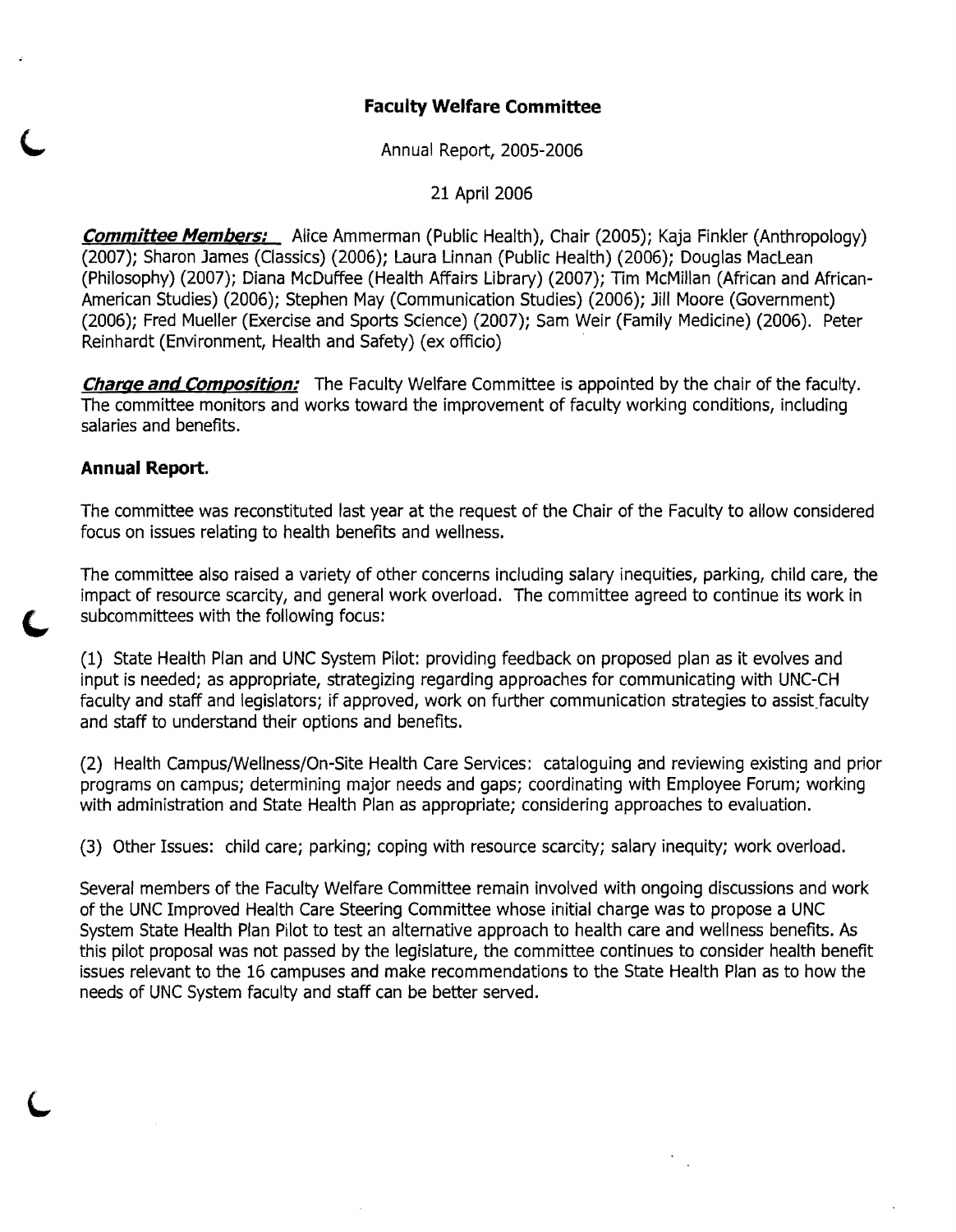Members of the Faculty Welfare Health Campus/Wellness/On-Site Health Care Services Committee have recently secured funding from the Provost's Office for the following proposal. The proposal sponsors are meeting to develop a plan for constituting the Steering Committee and hiring the staff position:

## **Worksite Wellness Assessment and Planning Coordinator for UNC-Chapel Hill**

### **Rationale:**

Healthcare costs are skyrocketing and represent a significant financial burden on employers. In addition to the high cost of chronic illnesses, evidence suggests that workers in poor health may be less productive and experience a lower quality of life. The most recent national worksite health promotion survey revealed that more than 80% of all employers with at least 50 employees offered worksite wellness programs (ODPHP, 1999). Many private and public employers have instituted comprehensive worksite wellness programs to reverse these trends and have demonstrated a favorable return on investment.

UNC-Chapel Hill has no coordinated worksite wellness initiative, yet this was a priority identified by The Chancellor's Task Force for a Better Workplace. While a number of programs and potential services exist, they currently reach very few people (and likely the most healthy) and are not comprehensive in terms of the variety of health promotion/disease prevention needs. Given the five Health Affairs schools and extensive expertise in the Department of Exercise and Sport Science as well as active research in the area of health promotion, including research specific to worksite health promotion, UNC-Chapel Hill is extremely well positioned to develop, implement and evaluate a model worksite wellness program. In addition to these internal resources and expertise, the State Health Plan (in collaboration with the Department of Public Health) is developing training and limited resource materials to initiate Worksite Wellness Committees across the UNC system and in other worksites employing state employees. The time is right to take advantage of these opportunities, as well as the expertise of our faculty and staff, to work in an interdisciplinary manner to develop a comprehensive worksite health promotion program that will benefit all employees.

The science of health promotion and disease prevention is moving in a more "upstream" direction, addressing organizational as well as individual behavior change. This focus on organizational, environmental, and policy change rather than strictly individual level knowledge, attitude, and behavior change programs, creates a work environment that is supportive of health and safety. There is evidence that upstream interventions make it easier for individuals to make informed and intelligent lifestyle decisions when they are provided access to healthier food and physical activity options; and are working in a safe environment.

### **Proposal:**

We propose that the Executive Vice Chancellor and Provost appoint a University Steering Committee for Worker Health, Safety and Wellness, as well as provide funding for a full time temporary research associate who will work with the committee to conduct a thorough assessment of the health and wellness needs of UNC-Chapel Hill employees, the resources available to support employee wellness, and other university or employer models that should be considered. In addition, the research associate will coordinate efforts between LlNC faculty and staff and the State Health Plan's recently launched Worksite Wellness Committee efforts.

Guided by the committee, this individual will produce a report recommending the best course of action for the university to address health, safety and wellness needs of its employees, and consider developing